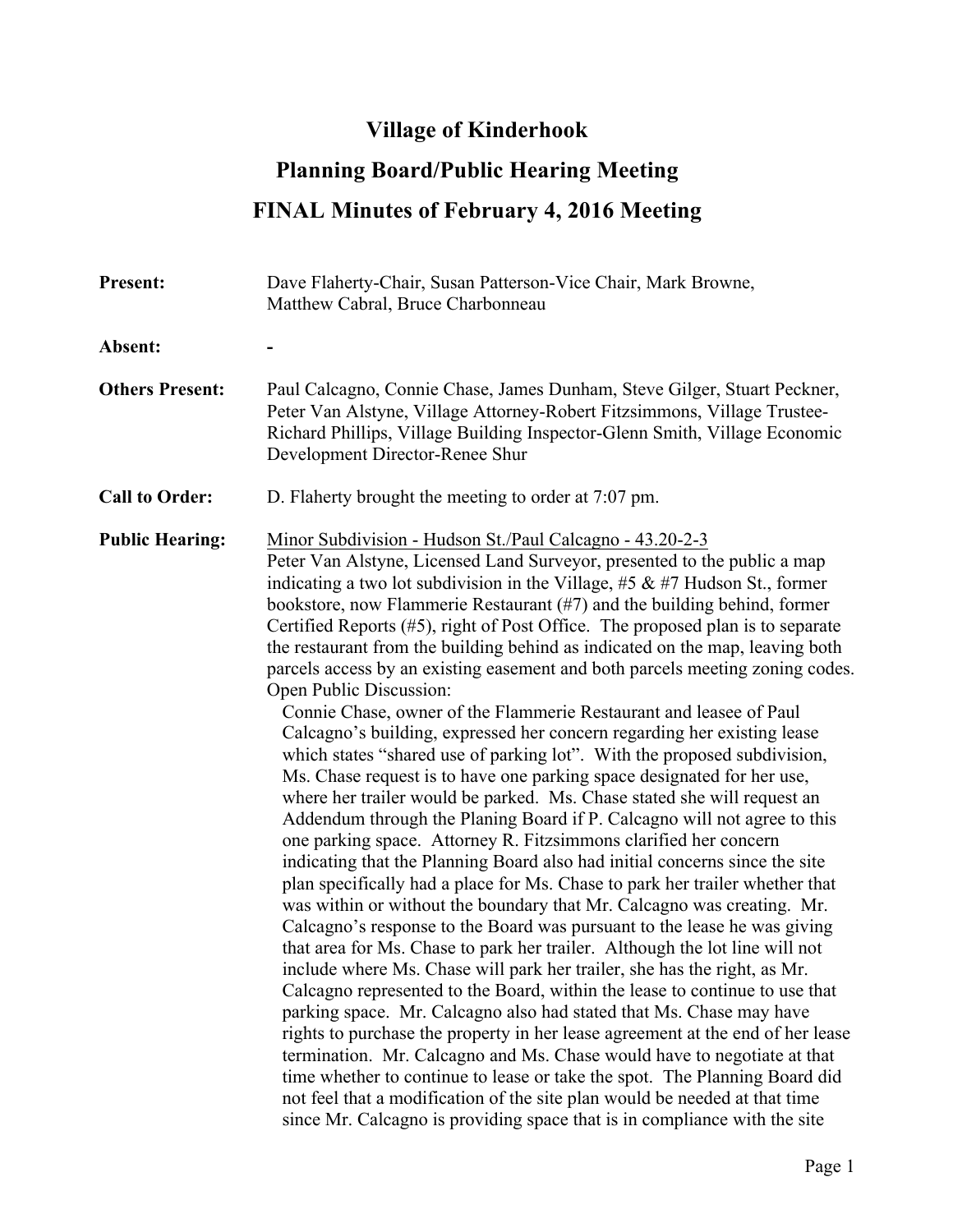|                         | plan which was approved. Ms. Chase was in agreement with Attorney<br>Fitzsimmons clarification.<br>Ms. Chase also requested that the Flammerie Restaurant, building #7,<br>remain the physical address for this building since existing business<br>transactions, liquor license, etc. all indicate #7 as the physical address.<br>Attorney Fitzsimmons stated the address is set by the County 911 and<br>suggest Ms. Chase reach out to County 911 and make her request since it is<br>currently an established number.<br>Mr. Calcagno was asked if he intended to subdivide Parcel #1 (indicated on<br>map), which includes the stand-alone house behind building $#5$ . Mr.<br>Calcagno stated, at present, he has no intentions to subdivide parcel $#1$ . If<br>that should change, it would have to be addressed by the Planning Board at<br>that time.                                                                                                                                                                                                                                                                                                   |
|-------------------------|-------------------------------------------------------------------------------------------------------------------------------------------------------------------------------------------------------------------------------------------------------------------------------------------------------------------------------------------------------------------------------------------------------------------------------------------------------------------------------------------------------------------------------------------------------------------------------------------------------------------------------------------------------------------------------------------------------------------------------------------------------------------------------------------------------------------------------------------------------------------------------------------------------------------------------------------------------------------------------------------------------------------------------------------------------------------------------------------------------------------------------------------------------------------|
|                         | Steve Gilger, Manager of 9 Hudson Street apartments, had concerns<br>regarding his septic system, propane tank, smoke, trailer issues, exits,<br>dumpster, and multiple subdivisions. His issues would be taken into<br>consideration by the Planning Board, however, most were unrelated to<br>subject at hand.                                                                                                                                                                                                                                                                                                                                                                                                                                                                                                                                                                                                                                                                                                                                                                                                                                                  |
|                         | Motion to close the Public Hearing: D. Flaherty; Second: M. Cabral. Motion<br>carried.                                                                                                                                                                                                                                                                                                                                                                                                                                                                                                                                                                                                                                                                                                                                                                                                                                                                                                                                                                                                                                                                            |
| Workshop:               |                                                                                                                                                                                                                                                                                                                                                                                                                                                                                                                                                                                                                                                                                                                                                                                                                                                                                                                                                                                                                                                                                                                                                                   |
| <b>Minutes:</b>         | Motion made to approve the minutes of the January 7, 2016 meeting: M.<br>Cabral; Second: M. Browne. Motion carried.                                                                                                                                                                                                                                                                                                                                                                                                                                                                                                                                                                                                                                                                                                                                                                                                                                                                                                                                                                                                                                               |
| <b>Funds Remaining:</b> | \$10,366.95                                                                                                                                                                                                                                                                                                                                                                                                                                                                                                                                                                                                                                                                                                                                                                                                                                                                                                                                                                                                                                                                                                                                                       |
| Correspondence:         | None                                                                                                                                                                                                                                                                                                                                                                                                                                                                                                                                                                                                                                                                                                                                                                                                                                                                                                                                                                                                                                                                                                                                                              |
| <b>New Business:</b>    | P. Calcagno discussed his plans to reinstall the original store front entrance of<br>1 Broad St. (left side of building, former Lynn Strunk Real Estate Office).<br>Once complete, he would like to utilize this portion of the building as an<br>extension of the bakery, in that the bagel shop would remain as is, but, the use<br>of the kitchen area and equipment would be utilized by this new area, which<br>would be a family eatery. Focaccia would be served with untraditional<br>toppings, roasted vegetables, organic, natural/healthy ingredients, sustainable<br>and locally sourced seasonal foods, salads, and calzones. "Take-Out" service<br>would be offered, but, no delivery service. Initial hours of operation would<br>be from 4 pm to 10 pm. Other than the installation of the store front, a seating<br>design (mostly booths, approximately seating for 50 people) would need to be<br>created and expansion of the existing bathroom for handicap accessibility<br>constructed. Door in back of the building would be used for handicap access<br>since it is at ground level. Inside the brick wall would be exposed, ceiling and |

wood flooring would remain, all which match the interior of the bagel shop.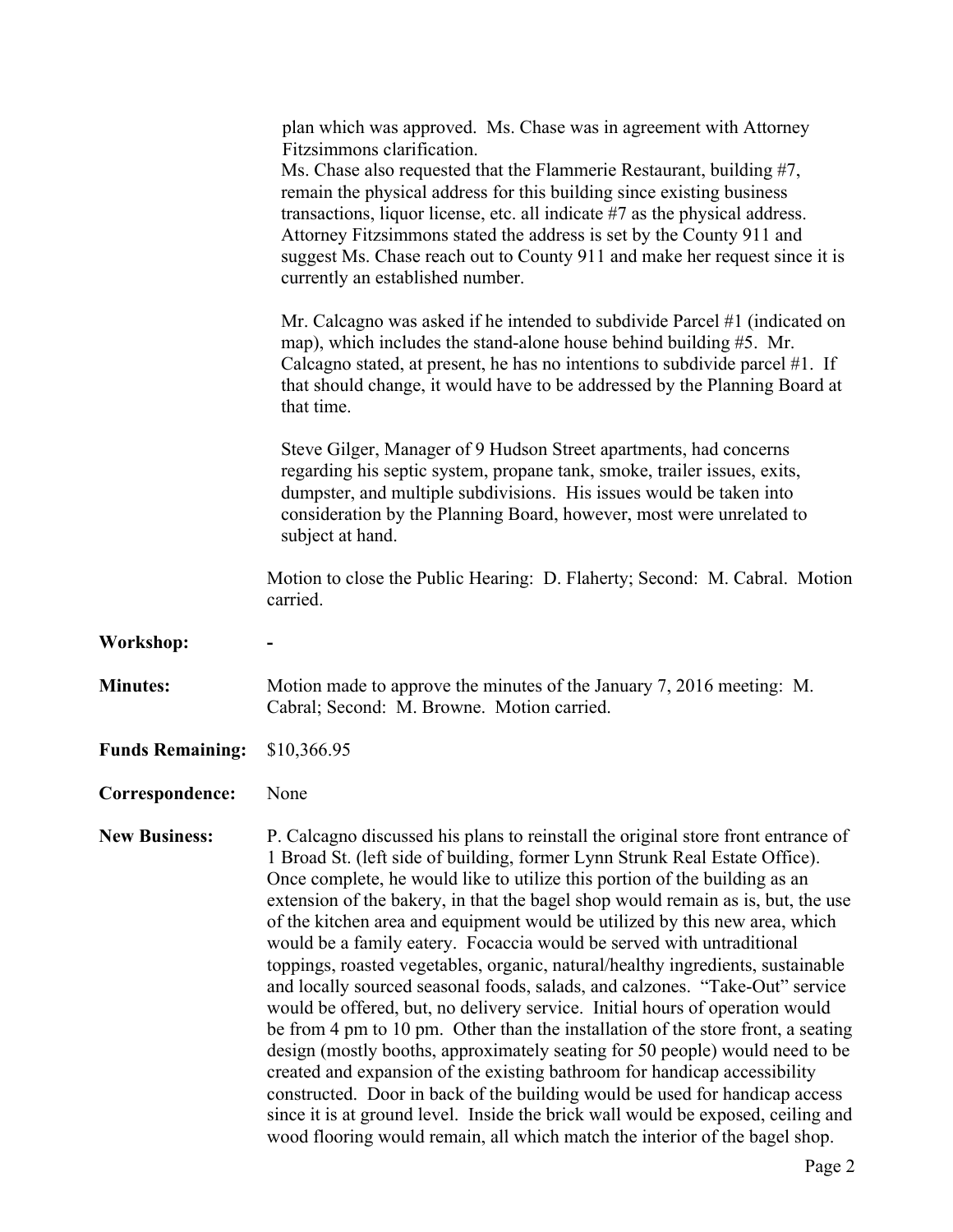|                      | The "corporation" would remain the same. In the future and with customer<br>growth, P. Calcagno would like to see this space open from 11 am - 10 pm, 5<br>or 6 days a week and the bagel shop be open from 6 am - 9 pm. The question<br>of catering service from this location was asked and P. Calcagno stated the<br>basement is being prepped for that type of service with the installation of<br>wash tables, insulation, windows, concrete flooring and drain lines/grinders<br>connected to the sewer, and all meeting health codes. P. Calcagno would also<br>like to file for a liquor license. Due to the minimum amount of work that<br>needs to be done in this building, P. Calcagno is looking at a possible April<br>opening. A Change of Use Permit would be needed since the existing space<br>was used as an office space, a Site Plan Review (previously submitted can be<br>used/amended), and the issuance of a Special Use Permit would also be<br>needed. P. Calcagno to prepare application and necessary documents,<br>working with Village Building Inspector/CEO Glenn Smith, for the March<br>meeting of the Planning Board. A Public Meeting will need to be arranged. |
|----------------------|------------------------------------------------------------------------------------------------------------------------------------------------------------------------------------------------------------------------------------------------------------------------------------------------------------------------------------------------------------------------------------------------------------------------------------------------------------------------------------------------------------------------------------------------------------------------------------------------------------------------------------------------------------------------------------------------------------------------------------------------------------------------------------------------------------------------------------------------------------------------------------------------------------------------------------------------------------------------------------------------------------------------------------------------------------------------------------------------------------------------------------------------------------------------------------------------------|
|                      | P. Calcagno updated the Planning Board regarding the Dutch Inn and a<br>number of legal issues that have gone through various levels of the NYS<br>Court System. Closure of these legal issues is expected in 2016.                                                                                                                                                                                                                                                                                                                                                                                                                                                                                                                                                                                                                                                                                                                                                                                                                                                                                                                                                                                  |
|                      | P. Calcagno apartment updates: seven apartments are currently rented, 4<br>above the bagel shop, 2 behind the former Certified Reports building, and one<br>above the Flammerie. One more will be available in about a month, above<br>Blake Realty.                                                                                                                                                                                                                                                                                                                                                                                                                                                                                                                                                                                                                                                                                                                                                                                                                                                                                                                                                 |
| <b>Old Business:</b> | Minor Subdivision - Hudson St./Paul Calcagno - 43.20-2-3<br>M. Browne requested clarification of the property line as indicated on the<br>map. P. Van Alstyne indicated the property line is approximately 1/2 foot<br>outside of the fence that runs along the right side of the entrance road to the<br>Post Office. The existing fence would be included in the small piece where<br>the restaurant sits, #7. The parking spot that Mr. Calcagno will be providing<br>to leasee, Ms. Chase, is outside of this area. Mr. Browne indicated that it was<br>previously agreed that this is an addendum to the existing site plan. Attorney<br>Fitzsimmons reviewed the "Short Environmental Assessment Form" for<br>completeness.<br>Motion made to issue a negative declaration for the purposes of SEQRA: S.<br>Patterson; Second: M. Cabral. Motion carried.                                                                                                                                                                                                                                                                                                                                      |
|                      | Motion made to approve the site plan as discussed, to separate the parcels: S.<br>Patterson; Second: B. Charbonneau. Motion carried.                                                                                                                                                                                                                                                                                                                                                                                                                                                                                                                                                                                                                                                                                                                                                                                                                                                                                                                                                                                                                                                                 |
|                      | It was requested that Kristina Berger, Secretary to the Planning Board, collect<br>the fee from Mr. Calcagno and to file one copy with the existing site plan.                                                                                                                                                                                                                                                                                                                                                                                                                                                                                                                                                                                                                                                                                                                                                                                                                                                                                                                                                                                                                                       |
| Adjournment:         | Motion to adjourn at 7:46 pm: M. Cabral; Second: S. Patterson. Motion<br>carried.                                                                                                                                                                                                                                                                                                                                                                                                                                                                                                                                                                                                                                                                                                                                                                                                                                                                                                                                                                                                                                                                                                                    |